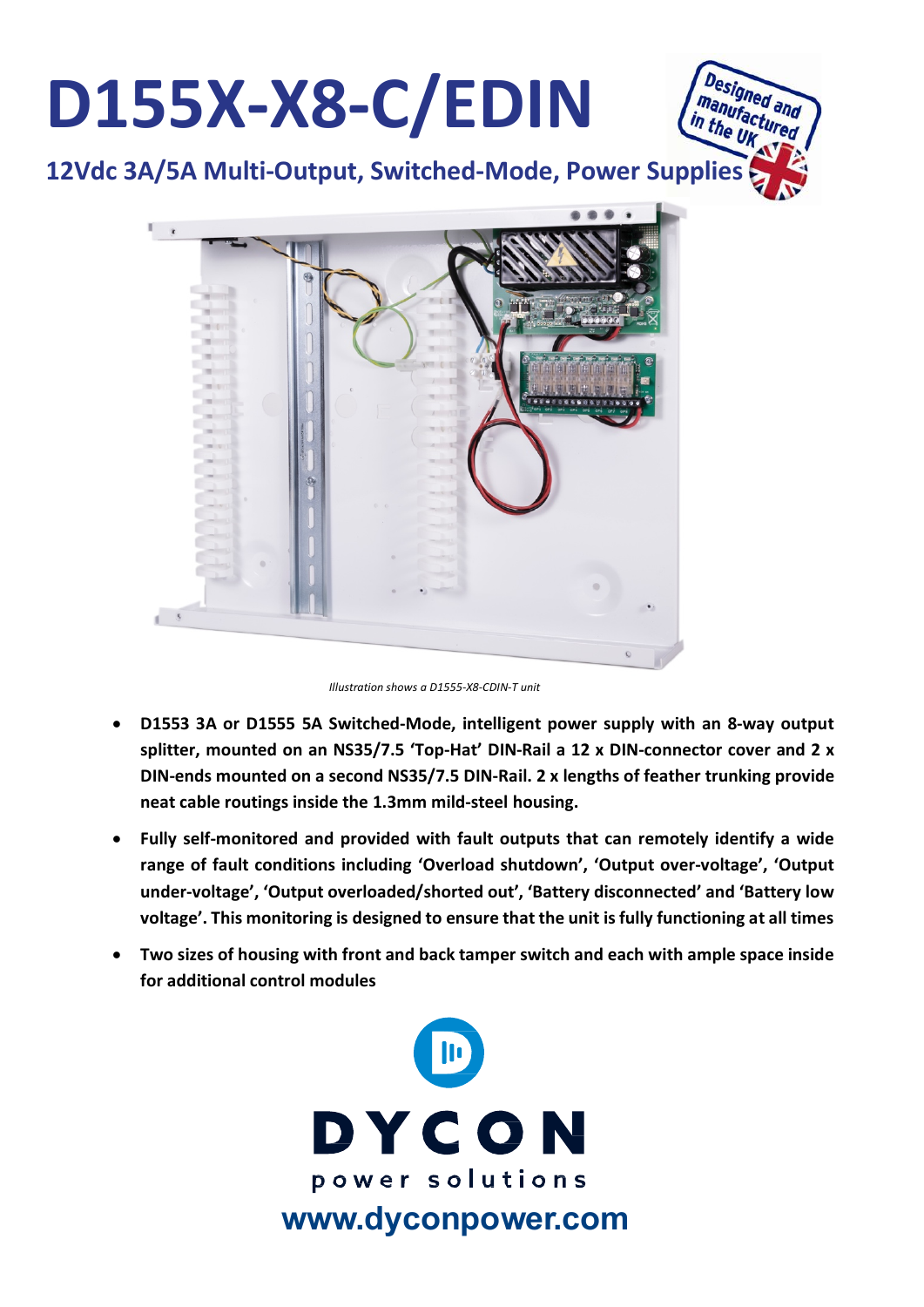## **D155X-X8-C/EDIN SERIES**

**12Vdc Switched-Mode Power Solutions, Ideal for Driving Access System Door Controllers & Peripherals**

## **Specifications**

| Power Supply                                | Type A, Ungraded, Environmental Class 2                   |  |  |
|---------------------------------------------|-----------------------------------------------------------|--|--|
| Voltage Input                               | 230Vac- Minimum 195Vac - Maximum 265Vac @ 50-60Hz         |  |  |
| <b>AC Input Current</b>                     | 600mA @230Vac                                             |  |  |
| <b>AC Input Fuse</b>                        | 3.15A, Slow-Blow (non-replaceable)                        |  |  |
| Output Voltage with AC Power                | 13.6Vdc - maximum 13.9Vdc, minimum 13.5Vdc                |  |  |
| Output Ripple                               | < 0.25V peak-to-peak at full rated output                 |  |  |
| Maximum Output Current at Full Load         | D1553-3A, D1555-5A                                        |  |  |
| <b>Battery Charging Current and Voltage</b> | 300mA at 13.7Vdc float charge voltage, in addition to the |  |  |
|                                             | main current output of 3A (D1553) or 5A (D1555)           |  |  |
| Minimum Standby Output Voltage              | 9.6Vdc                                                    |  |  |
| Maximum Power Input at Full Load            | D1553-47W; D1555-78W                                      |  |  |
| <b>Fault Relay Rating</b>                   | 60V @ 100mA, 14ohms closed                                |  |  |
| Efficiency                                  | D1553 = >85% @ 3A load; D1555 = >85% @ 5A load            |  |  |
| Maximum Over-Voltage Cut-Out                | 14.4Vdc ±3%                                               |  |  |
| Low Battery Fault                           | 11Vdc ±3%                                                 |  |  |
| Low-Voltage Power Output Fault              | 12.3Vdc ±3%                                               |  |  |
| Battery Deep Discharge Voltage Limit        | 10Vdc ±3%                                                 |  |  |
| Automatic Reset Time <sup>*</sup>           | 10ms to 18s (Depending on type and duration of fault)     |  |  |
| PCB Size (mm)                               | D1553 - 134 x 92 x 38mm; D1555-140 x 108 x 46mm           |  |  |
| <b>Operating Temperature Range</b>          | $-10^{\circ}$ C to $+40^{\circ}$ C                        |  |  |